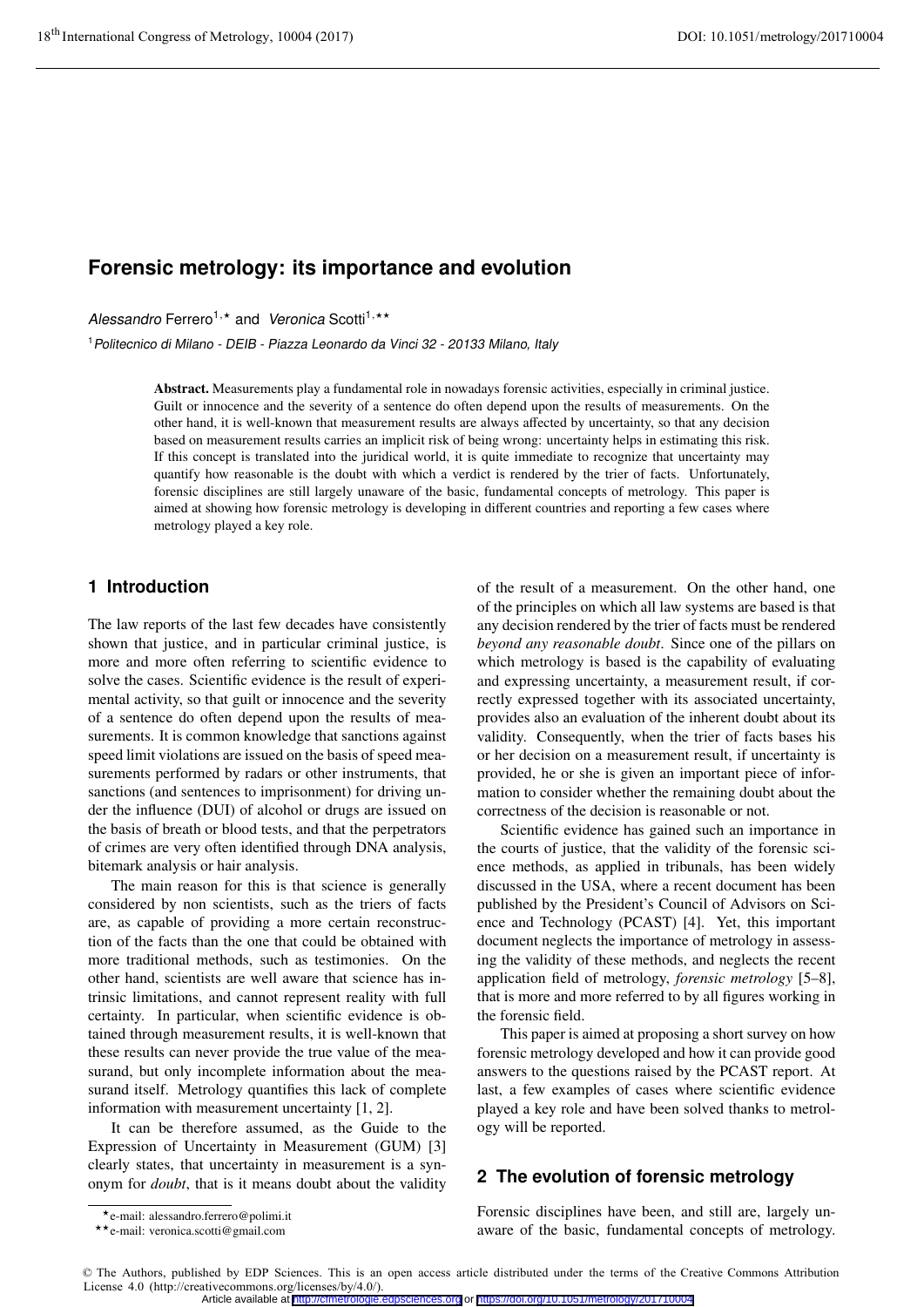Law people (judges, prosecutors and lawyers) tend to trust science and the results of scientific tests (such as DNA analysis) as ultimate and conclusive evidence and do believe that verdicts based on such results are always rendered "beyond any reasonable doubt". This was the firm common belief in the late 70s of the  $20<sup>th</sup>$  century, when the International Association for Identification (I.A.I.) adopted a resolution, as reported in [9], where providing courtroom testimony describing an identification through latent prints as "possible, probable or likely", rather than "certain", was considered a professional misconduct for its members.

This conviction that experts called to testify in a trial must provide certainty to the trier of facts remained deeprooted for a long period of time, at least until judge Blackmun of the US Supreme Court, in the famous Daubert case, stated, in 1993, that "*[I]t would be unreasonable to conclude that the subject of scientific testimony must be 'known' to a certainty; arguably there are no certainties in science*" [9].

As a consequence of this sentence, also the US lower courts began to consider the experts who testified taking into account uncertainty, or a safety margin, more reliable than those who did not. According to this new trend, some US lawyers started to openly refer to measurement uncertainty whenever measurement results were considered as pieces of evidence [10]. It is not surprising that the cases where uncertainty has first become an important additional piece of evidence were those related to driving under the influence (DUI) of alcohol or drugs, since the amount of alcohol or drug in the driver's blood is measured by dedicated instruments, whose uncertainty should be preliminarily evaluated and considered in assessing whether the alcohol or drug content has exceeded the tolerated limit [11].

Such cases represent a typical example of how, absent an uncertainty value, the measured values may lead to an incorrect decision. Let us suppose, for instance, that a value  $x_m$  is measured for a quantity  $x$  on a given scale, as shown in Fig. 1, where uncertainty is not given.



Figure 1. Example of measured value with no uncertainty declared. *t*: threshold value

If quantity *x* is prescribed not to exceed a threshold value *t*, such situation is apparently showing that the threshold value has been exceeded with full certainty, so that the trier of fact will quite likely render a verdict of guilt beyond any reasonable doubt.

However, once the standard uncertainty is evaluated and expressed, it is possible, according to the GUM [3] recommendation, to build an interval, about the measured value, into which the measurand value is supposed to lie with a given coverage probability, that depends on the assumed coverage factor and probability distribution. Fig. 2 shows the same situation as that of Fig. 1, where uncertainty is declared, and a normal probability distribution is assumed for the distribution of values that could be reasonably attributed to the measurand *x*.



Figure 2. Example of measured value where uncertainty is declared. *t*: threshold value. Yellow area: probability that the value of the measurand falls below the threshold

It can be immediately recognized that a probability exists that the measurand value is lower than the given threshold, and this probability is given by:

$$
P\{x \le t\} = \int_{-\infty}^{t} p(x)dx \tag{1}
$$

where  $p(x)$  is the considered probability density function. This probability is graphically represented, in Fig. 2, by the yellow-shaded area under  $p(x)$ .

It can be readily perceived that, the closer is the measured value to the threshold and the higher is uncertainty, the higher is the probability that the measurand is below the threshold even if the measured value is above the threshold. In other words, the trier of facts might not be able to render a decision beyond any reasonable doubt, and uncertainty, if properly evaluated and used, can help him or her in quantifying this doubt. It is evident that not providing uncertainty is the same as hiding an important piece of evidence to the trier of facts.

# **3 Forensic metrology and the PCAST report**

As stated in the last section, the methods of the forensic metrology have been initially adopted by lawyers, par-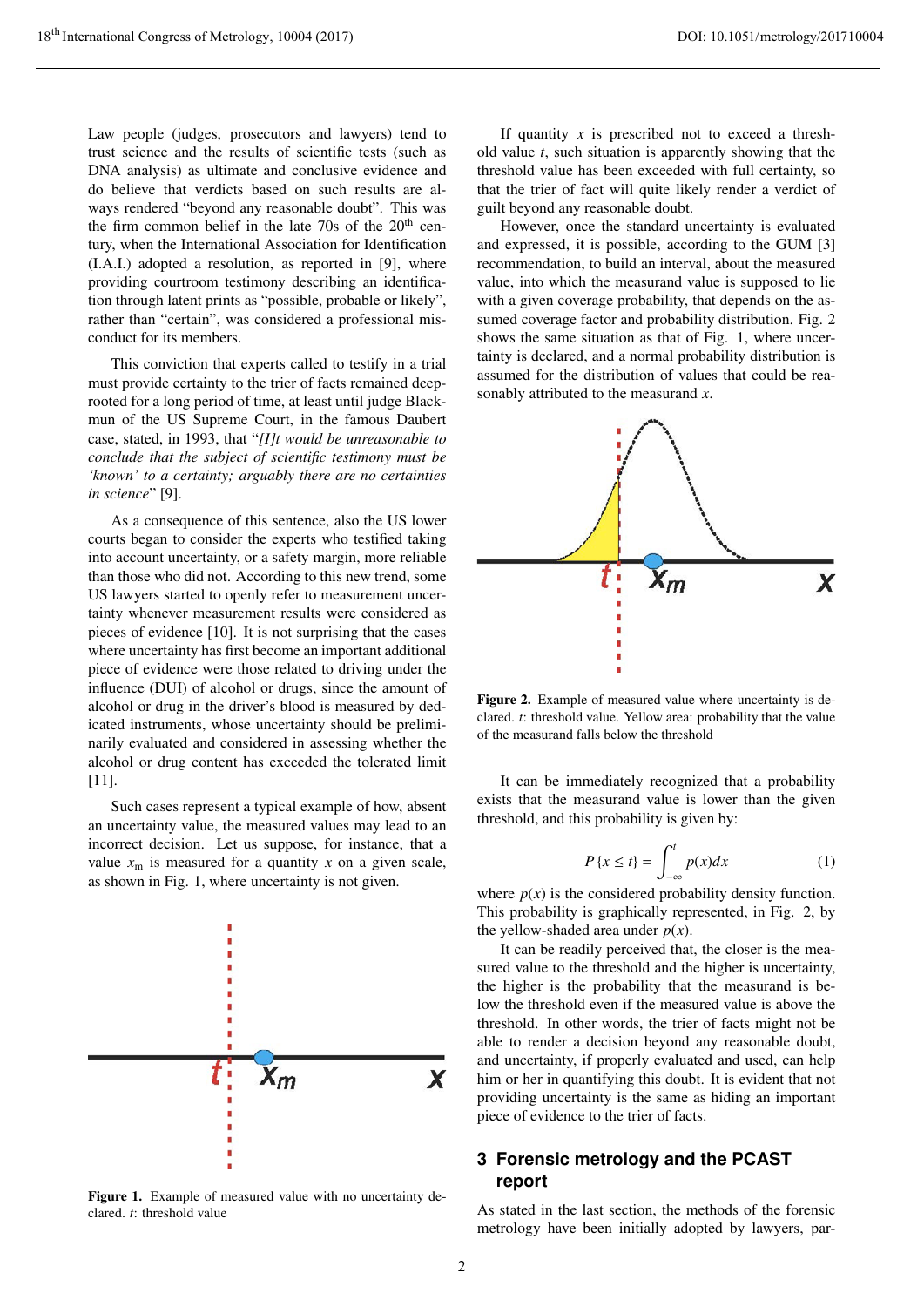ticularly in fields where the triers of facts base their decisions directly on measurement results (such as in DUI cases), and have been positively considered mainly by the courts of common law countries, where the adopted law system empowers judges with more discretionary power than other law systems.

More recently, a debate has started in the US, about the validity of the forensic science methods adopted in the courts of justice. The already mentioned PCAST report [4] is the most recent and pondered answer to the questions raised. Nevertheless, this report does not yet consider metrology in an explicit way, and this is, probably, its major weak point.

Indeed, this report was originated by a 2009 report on forensic science, issued by the National Research Council [12], which was quite critical on the real validity of the employed methods and caused a sensation. In the attempt to answer to the critical comments moved by this report, the PCAST report considers the most used feature-comparison methods and considers general rules to establish the scientific validity of DNA analysis, latent fingerprint analysis, bitemark analysis, firearm analysis, footwear analysis and hair analysis.

In particular, scientific validity is defined considering two different aspects: *foundational validity* and *validity as applied*. The following definitions are given.

- *Foundational validity* for a forensic-science method requires that it be shown, based on empirical studies, to be *repeatable*, *reproducible*, and *accurate*, at levels that have been measured and are appropriate to the intended application. Foundational validity, then, means that a method can, *in principle, be reliable*.
- *Validity as applied* means that the method has been reliably applied *in practice*.

Despite the extensive discussion on how the validity of the considered feature-comparison methods can be assessed in terms of the two above definitions, the report fails to provide a quantitative evaluation on *how valid* these methods are. However, this would have been relatively easy if also *uncertainty* were considered, together with the already mentioned concepts of *repeatability*, *reproducibility* and *accuracy*.

Indeed, both given definitions of foundational validity and validity as applied can be interpreted in terms of uncertainty contributions. Let us consider, first, the definition of *definitional uncertainty* given by the International Vocabulary of Metrology (VIM) [13]: *component of measurement uncertainty resulting from the finite amount of detail in the definition of a measurand*. Considering that this component of measurement uncertainty represents also the practical minimum measurement uncertainty achievable in any measurement of a given measurand, since it depends on the limited knowledge about the measurand, it does quantify also how a *method can, in principle, be reliable*. Therefore, the definitional uncertainty can be seen as the metrological counterpart of the definitional validity defined by the PCAST report, with the additional advantage that methods are available to quantify it.

Let us now consider the definition of *instrumental uncertainty* given by the VIM [13]: *component of measurement uncertainty arising from a measuring instrument or measuring system in use*. It is evident that this uncertainty contribution is the most relevant one in assessing whether a method can be reliably applied in practice and is, therefore, the metrological counterpart of the validity as applied. Strictly speaking, the validity as applied can be quantified by the combination of the definitional and instrumental uncertainty contributions.

To better qualify these concepts, let us briefly consider the validity of the DNA analysis used in DNA profiling, that represents, nowadays, one of the most relevant pieces of evidence in crime solution. Validity of DNA profiling is generally discussed only in terms of wrong match probability, that is the probability that two individuals share the same DNA components used to profile a single individual. It has been proven [14] that the wrong match probability represents only the definitional uncertainty, and that this contribution might be order of magnitude lower than all other uncertainty contributions that might be originated in the references used in the analysis, as well as in the possible sample contamination, amplified by the DNA amplification methods employed when the available material is not enough to run the test [14, 15].

It is then possible to conclude that metrology can provide a solid contribution toward a quantitative evaluation of the validity of forensic science methods and the provided results. Consequently, it helps the trier of facts to estimate the remaining doubt on the validity of a decision rendered on the basis of these results, as the cases reported in the following section show.

## **4 Case studies**

The following three cases, two based on DNA profiling and one on breath alcohol tests, show, in a quite significant way, the problems that neglecting uncertainty may cause.

#### **4.1 The case of the bartender in Liverpool**

In Litherland, a small village north of Liverpool, UK, a bartender was quietly attending at his duties when, on a day of February 2003, the police collared him under indictment for murdering a 24 year-old Italian girl during a robbery attempt in Castiglioncello, a small village on the Tuscany coast, not far from Florence, Italy, on the previous August. The DNA found in the abundant trail of blood left on the crime scene by the mugger, after the victim's boyfriend hit his face with a stone, in the attempt to protect the victim, was found compatible with that of the bartender with full certainty, and the poor bartender was considered guilty beyond any reasonable doubt [16].

The bartender protested his innocence, stating that he never went to Italy, but nobody believed him, since the DNA was considered conclusive and undeniable evidence. Luckily for the bartender, the regular customers of the pub where he worked gave evidence that they saw him at work on the day the murder was committed. Even more luckily,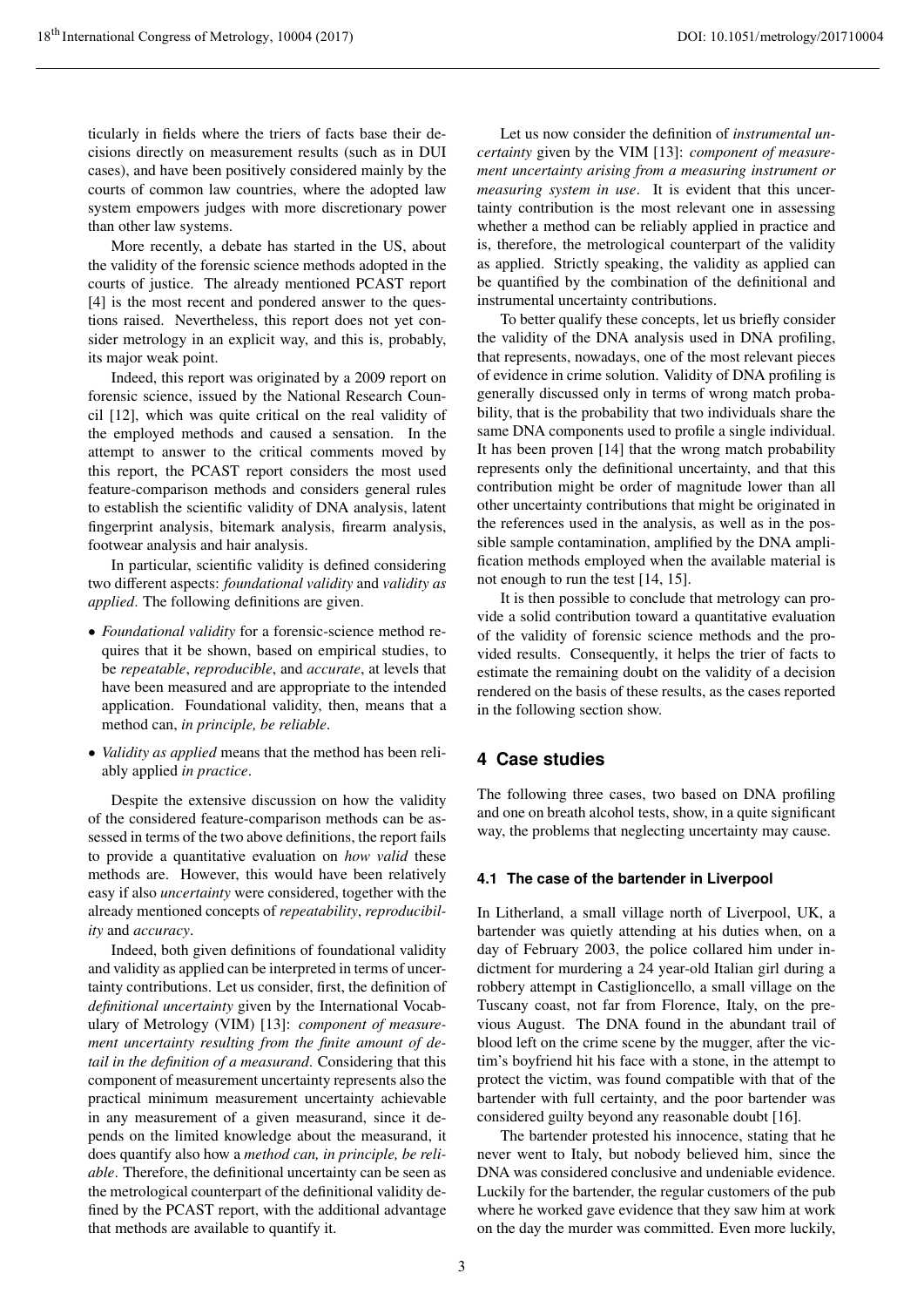on that same day, the pub's owner was at the funeral ceremony of a relative. The pub was open, the bartender was the only employee, so he was the person behind the bar, on that day, without any possible doubt. In the end, he was cleared from the charge, despite the DNA analysis.

This is one of the best-known examples that scientific tests may provide incorrect results. In this case, measurement uncertainty was not considered, and nobody considered whether the performed test had scientific validity or not. However, after this case, the foundational validity of the DNA profiling tests was reconsidered, and the number of DNA alleles considered by UK labs was increased from 9 to 13, and uniformed to the number used in the USA to profile individuals.

A more careful consideration of both the definitional and instrumental uncertainty contributions would have saved the bartender from a big fear and, most importantly, could have avoided a big miscarriage of justice that only the presence of so many undeniable witnesses avoided.

#### **4.2 The Perugia case**

This case had a large resonance on the crime news in Italy, UK and US, due to the nationality of the involved people [7]. A young British student, Meredith, attending the University in Perugia, Italy, was was killed, in 2007, with several stab wounds inflicted by a kitchen knife. The initial investigation led to the discovery of such a knife in the house of two school mates of Meredith, Raffaele, an Italian student, and Amanda, his American girl-friend. The coroners who examined the victim assessed that this knife was compatible with her wounds, so it could have been the murder weapon.

A DNA analysis was ordered and the report filed by the expert who was asked to perform the analysis stated that Raffaele's and Amanda's DNA were present on the knife handle (which was not surprising at all, since this was their kitchen knife), and that Meredith's DNA was present on the blade. The report stated also that the quantity of biological material present on the knife blade was quite small and insufficient to repeat the test. The important point, here, is that uncertainty was estimated, but was reported without the necessary emphasis, so that it was not considered during the trial.

As a consequence of this test and the way it was reported to the trier of facts, the presence of Meredith's DNA on the blade of Amanda's and Raffaele's knife was considered conclusive evidence that Amanda and Raffaele killed Meredith, and they were convicted of murder and sentenced to twenty-six years imprisonment.

The defense appealed against this verdict, and a second trial started in front of a different judge. According to the Italian law system, the judge of the second trial can order the repetition of the experimental tests considered during the first trial or, if this is not possible, a new analysis of the results can be requested.

Since the repetition of the DNA analysis was not possible, the judge asked a team of experts to re-analyze the report filed by the expert who performed the DNA analysis and provide their opinion on the results. This team considered the estimation of measurement uncertainty done by the expert who performed the DNA analysis and discussed it and the different contributions to uncertainty in deep details. The conclusion was that the values measured during the test were below the uncertainty value, and therefore, it was not possible to state whether the DNA on the blade was that of Meredith beyond the reasonable doubt quantified by measurement uncertainty. Surprisingly enough, this conclusion was already present, though not clearly exposed, in the original report, but was totally ignored by the trier of facts of the first trial.

The judge accepted the fact that the DNA test could not be considered conclusive evidence and returned a verdict of not guilt for Amanda and Raffaele, who were released after four years of imprisonment. Unfortunately, this was not the end of the story, because three more proceedings were celebrated before a final verdict of not guilt was returned.

For the sake of brevity, we do not consider, here, the judicial details of these proceedings, since, in the end, they confirmed the verdict of the first appeal trial. On the other hand, it is worth noting that the absence of a clear indication about measurement uncertainty led the trier of facts to assign the DNA test the importance of fully certain conclusive evidence, thus rendering a verdict beyond any reasonable doubt, whilst the doubt existed and was way more than reasonable, as recognized by the judge of the appeal trial and those of the Italian Supreme Court (Corte di Cassazione) who, finally, accepted those conclusions and rendered a verdict of not guilt.

In other words, measurement uncertainty, in this case, represented a major and important piece of evidence, and having neglected it led to an unfair verdict toward the two defendants.

#### **4.3 The case of the alcohol test**

As aforementioned, the DUI cases represented the first cases of successful application of forensic metrology in the USA [10, 11, 17]. This is no exception also in Europe. In the past, the punishment was reduced, or not at all inflicted, only when tests could prove that the instrument used to perform a breath alcohol test was not working properly. A recent Italian verdict, however, reduced a DUI charge on the basis of mere metrological considerations about uncertainty associated with the measurement result [18].

A driver was stopped and a breath alcohol concentration (BAC) test was run. The resulting BAC was 1.51 g/l of equivalent blood alcohol concentration. The Italian law considers imprisonment up to 12 months, confiscation of the driving license up to 2 years, confiscation of the vehicle and a fine up to  $6,000 \in \mathbb{R}$  if the alcohol concentration in blood exceeds 1.5 g/l.

The defense proved that, according to the laws in force and absent any valid calibration of the instrument used for the BAC test, the manufacturer specification could be used to evaluate how good the measured alcohol concentration was.